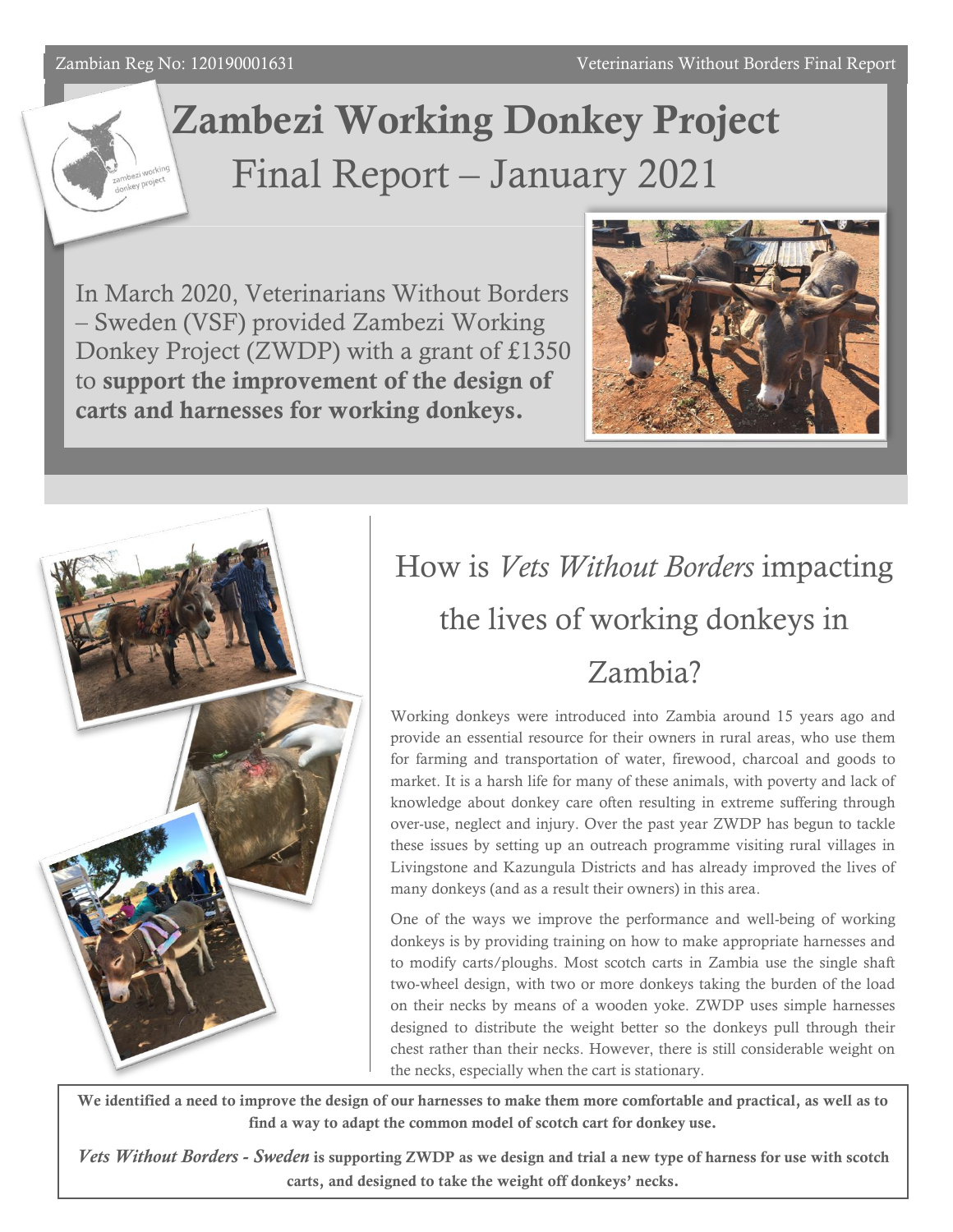## Project Update

We received funds from VSF in March 2020 but, due to unfortunate timing with the onset of Covid-19 and restrictions regarding travel and public gatherings in Zambia, initiation of the project was delayed. However, in July 2020 we were able to begin trialling several harness templates, and since then we have produced two contending prototypes from our own designs which are given below.

Many people have tried over the years to come up with a simple, donkey friendly harness however these have invariably still resulted in the weight of the shaft being borne on the neck. We know this is far from being the strongest place, indeed far from it, donkeys' necks are considerably weaker than those of other equines. The most suitable and comfortable place for weight bearing is the saddle area just behind the withers. This is what we are striving to achieve.



#### The obstacles we face

- $\triangleright$  Donkeys in Zambia are driven in pairs either side of a single shaft and up til now under crude ox-yokes on their necks
- ➢ The carts are generally fashioned from old car chassis not purpose built and enormously heavy with extra weight added by clumpy hardwood shafts.
- ➢ Already heavy carts then overloaded
- ➢ Huge distances the donkeys are driven to get to markets.
- ➢ Complete ignorance and lack of understanding of the pain and distress caused to donkeys by the terrible wounds caused.
- ➢ Materials too expensive for owners who mostly live below the poverty line.

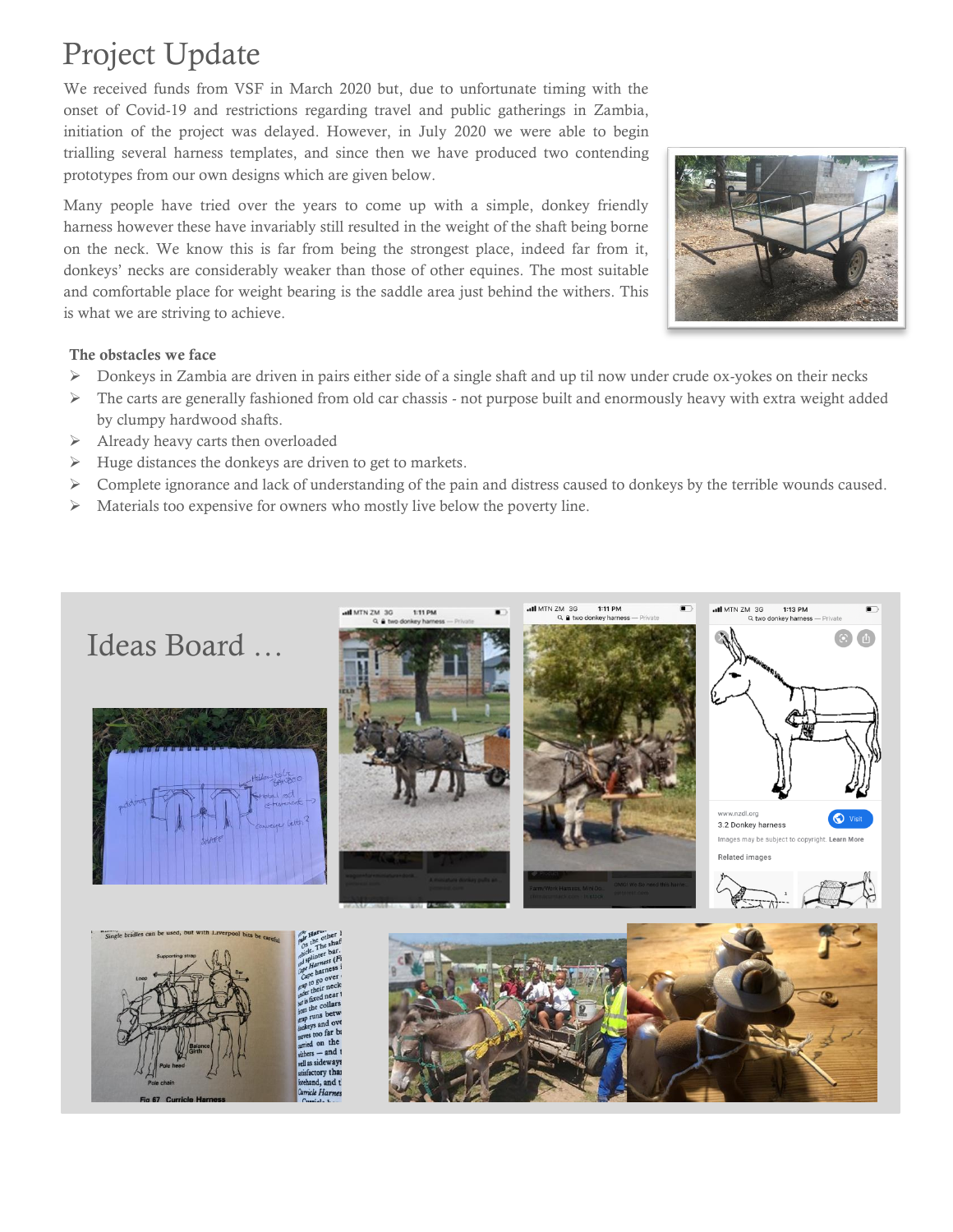### Prototype A

Despite the challenges highlighted above we were able to come up with a prototype harness which is based on the ''Powerset'' design (further information attached). This meets most of the required specifications – some weight is taken off the neck, a brace and braking system is applied, and the 'driver' has use of reins meaning more control and less reliance on beating with sticks. However, further work is needed to develop the sample as we still have a neck yoke in place to support the shaft. We also need to make more samples of the same once we are happy with it, to begin trialling and feedback with cart owners.





#### Prototype A Feedback

We trialled our prototype 'humane harness' with several farmers, under supervision. While people understood the benefits once these were explained to them, the difficulty came when we asked owners to put together and fit the harnesses on their own. Unless under close supervision we found that there were various points at which the harness could be fitted the wrong way, and so lose effectiveness and/or cause discomfort or even injury to the donkeys. Earlier observations around using the more complicated western style harnessing also proved true with this model, even though it is much simpler.

The prototype was based on the 'powerset design' by Dr Peta Jones, a well-established donkey expert in South Africa. We have been in contact with Dr Jones and, while this design does go a long way to solving the problem of the single shaft cart, she has also experienced issues with adoption. Our conclusion was that in the current Zambian context this design will create more issues which may cancel out those it is trying to solve…